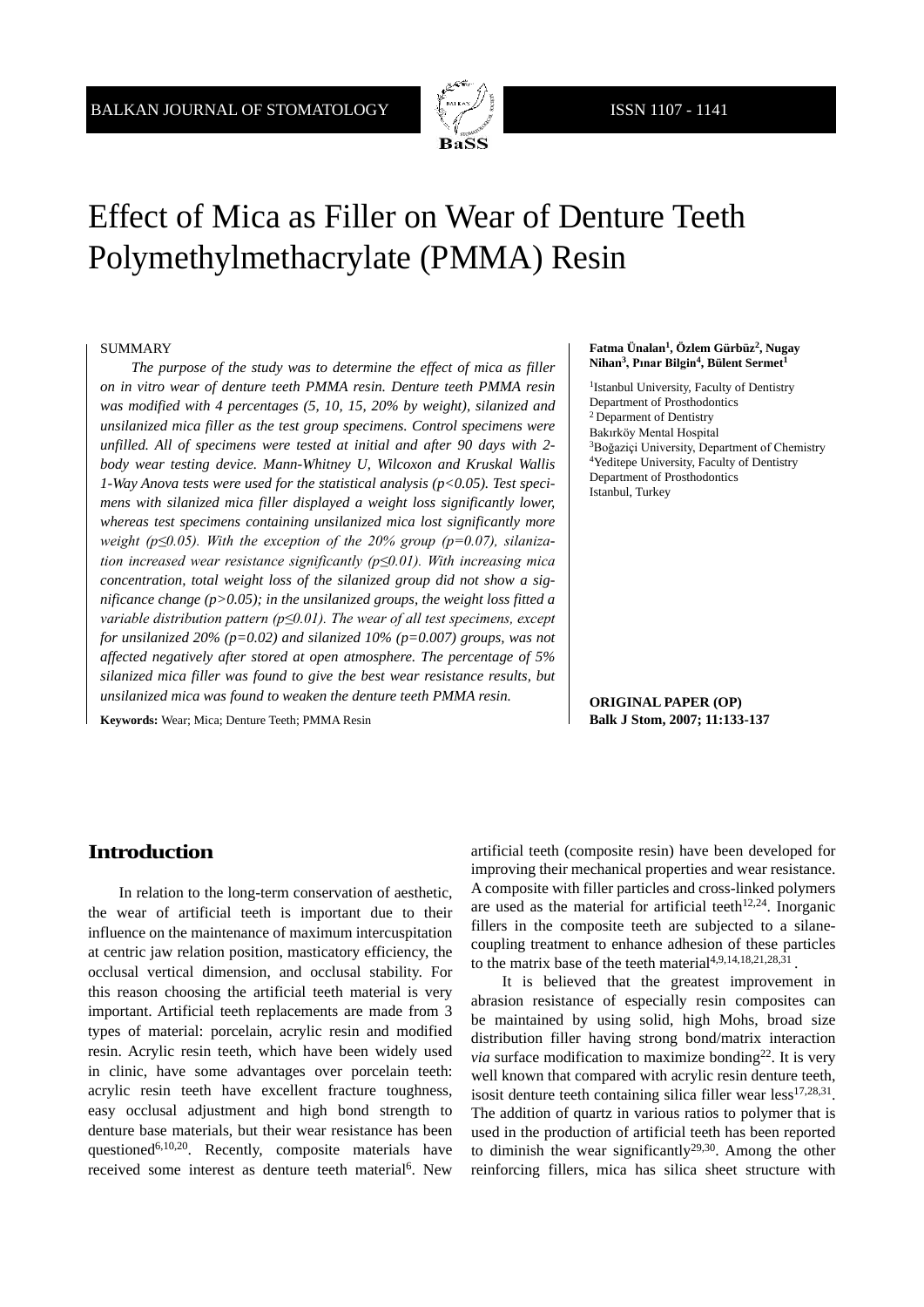biotite and muscovite, which is mainly aluminium silicate and exhibits an intermediate Mohs hardness  $(2.5-3)^{22}$ . It has been used as filler for plastics due to its low cost, easy availability, and outstanding electrical, thermal and chemical resistance. It is transparent, flexible and elastic, and can be ground to very fine particles with a high aspect ratio22. The acrylic resin teeth produced for the removable dentures have a tendency to wear, which creates a problem. Therefore, we decided to investigate the wear of acrylic resin denture teeth by adding mica to denture teeth PMMA resin. Although used mica has an intermediate Mohs hardness, its broad particle size distribution and surface modification are believed to contribute a lot to abrasion resistance. Moreover, extra benefits are expected in easy taking of mould details and easy removal of mould material, as well as high solvent resistance due to the platelet nature of mica giving rise to lower viscosity and restricted diffusion of solvent molecules in layers<sup>22</sup>.

The present study was undertaken to determine the effect of mica as filler on *in vitro* 2-body wear of denture teeth PMMA resin. In addition, the effect of storage at open atmosphere on wear was studied.

#### **Material and Method**

Denture teeth acrylic resin (Rutinium Dental Manufacturing, Italy) was used in this study. The mica filler (10  $\mu$ m in length, 32  $\mu$ m in particle size) was supplied from DYO (The Yaşar Paint Group, Izmir, Turkey). The silane coupling agent, A-174, 3-methacryloxypropyl trimethoxy-silane (3-MPS) was supplied from Union Carbide, UK.

9 groups of specimens (totally 90 specimens) were divided as follows: 10 specimens of unfilled PMMA used as a control group (C), and the others were test groups of PMMA modified with 5, 10, 15, and 20% by weight unsilanized and silanized mica filler added to polymer (n=10 totally 80 specimens).

 The specimen dimensions were 16 mm in diameter and 7 mm in thickness. Powder to liquid ratio recommended by the manufacturer was 20g/10ml. The powder to liquid ratio of the resin was 20 g of powder to 14 ml liquid, which was determined before the addition of mica fillers for all the groups. This higher than normal liquid to powder ratio was used to ensure better impregnation of the mica fillers. The mica fillers were set in pre-determined masses enough to form the percentages of 5, 10, 15, and 20% of the powder/liquid mixes. The weight of mica fillers was determined using an analytic balance to the nearest 0.0001 g (Precisa 3100C No 34709, Switzerland). The desired mass of fillers was first mixed thoroughly with a predetermined weight of PMMA powder, then the required volume of methylmethacrylate liquid was added to the mixture and stirred so that the fillers oriented randomly to

give isotropic properties to the composite. The acrylic resin was polymerized at 175°C under a pressure of 160 bars for 3 minutes (Elimko 2200 Hidrocontrol Machine, Ankara, Turkey) and then cooled with water under a pressure of 160 bars for 3 minutes. After de-molding, the specimens were removed and finished to remove excess material by honing with fine emery paper. The exact final dimensions were ensured with a fine digital micrometer (Mitutoyo Digimatic Caliper 500154/CD 15 C, England).

The specimens were stored in distilled water at 37±1°C (Elektromag-M96K Water bath, Turkey) for 7 days before wear testing. The testing apparatus was an abrading device (APGI 613. 10 Carl Shroder KG Material prüfmachinen 6940 Weinheim Serial Number 40176) and was in compliance with DIN 53516 standard<sup>8</sup>. The  $Al_2O_3$ emery paper was used as the abrading material (600 grid, 3M production resin paper 251 U-P 600). The emery paper was replaced before abrading each test group. All wearing tests were performed in distilled water at room temperature  $(23\pm1\,^{\circ}\mathrm{C})$ . The difference in weight measurements between before- and after-wear testing determined weight loss (Mettler H 20, Switzerland, nearest 0.01 mg). Weight loss (mg) was evaluated as amount of wear. The specimens were stored in a dry environment at room temperature for 90 days. After storage, the specimens were again stored in distilled water at  $37\pm1\degree$ C for 7 days before repeating the wear test.

Mann Whitney U test, Wilcoxon test and Kruskal Wallis 1-Way Anova were conducted to analyze the findings. All analyses were executed using Unistat Statistical Package (5.1.03 Version, 1984-2001 Unistat Ltd, 4 Shirland Mews, London, England).

#### **Results**

Table 1 shows the means, standard deviations and statistical comparisons for the total weight loss (mg) of the control and test groups at initial and after-storage. Means were compared between control and test groups by Mann-Whitney U test. All the unsilanized test groups displayed a statistically significant higher total weight loss compared with the control group, both at the initial and after-storage at open atmosphere  $(p<0.05)$ . On the contrary, compared to the control group, silanized test groups showed a statistically significant lower total weight loss ( $p<0.05$ ).

Statistical comparison for total weight loss of the unsilanized and silanized test groups was performed by Wilcoxon test. Silanization significantly reduced (z=2.803; p=0.005) total weight loss both initially and after storage but 20% (z=2.803, p=0.07).

The effect of the filler concentrations on total weight loss (mg) of the test groups was compared by Kruskal Wallis 1-Way Anova (Tab. 2). No statistically significant difference in percentages was found among the silanized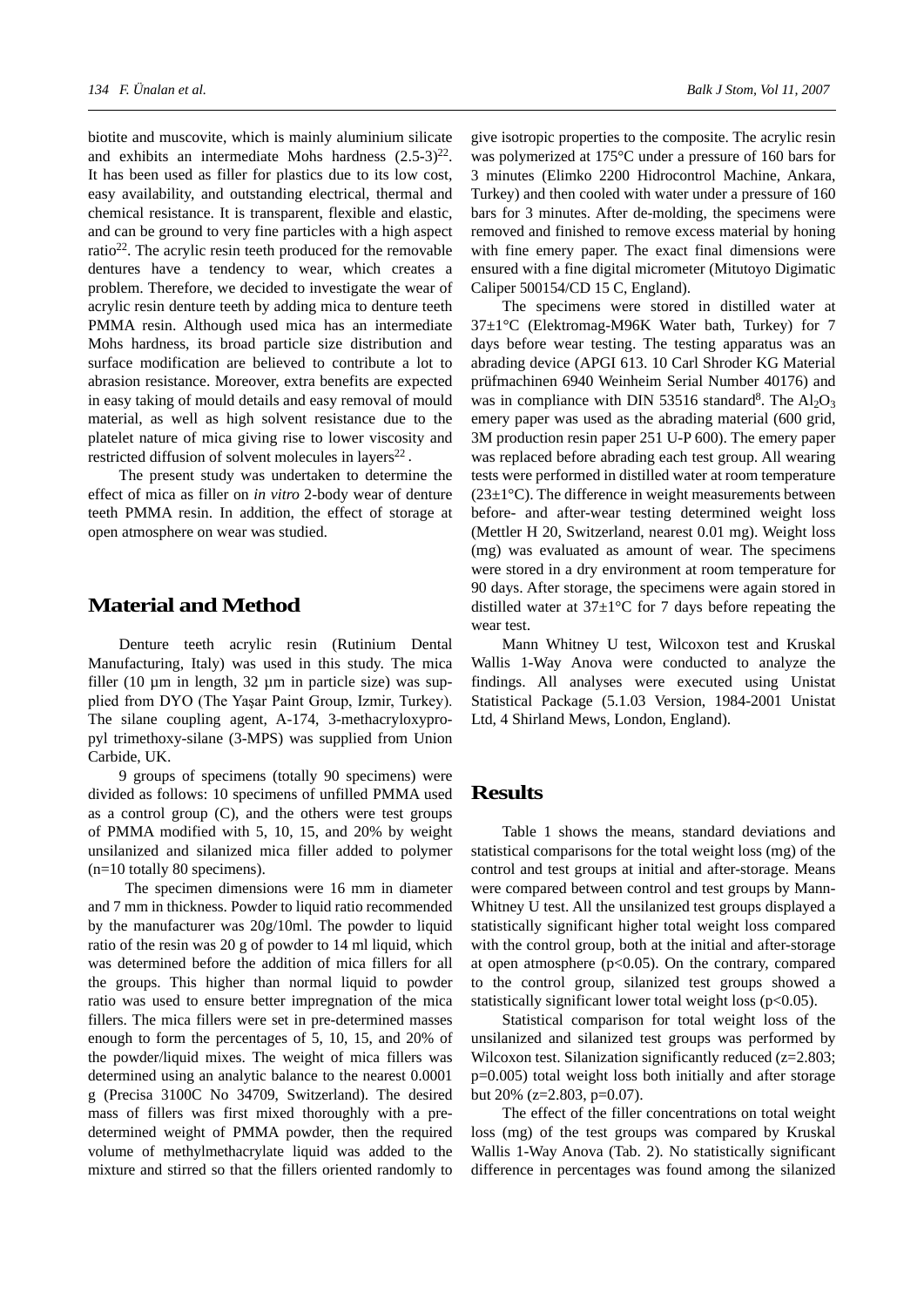mica incorporated groups both initially (p=0.07) and after storage (p=0.86). There was a statistically significant difference among unsilanized test groups (p=0.001). Total weight loss increased at a significant level between unsilanized 5% and 10% and also between unsilanized 15% and 20%; however decreased significantly between unsilanized 5% and 10% ( $p<0.05$ ). After storage at open atmosphere, total weight loss again increased at a significant level between unsilanized 5% and 10%  $(p<0.05)$ , whereas no difference was found among the other percentages ( $p > 0.05$ ).

*Table 1. The means and standart deviations, and statistical comparison of the total weight loss (mg) of control and test groups*

|             |              | Initial                              | After 90 days storage                |
|-------------|--------------|--------------------------------------|--------------------------------------|
| Control     | $\mathsf{C}$ | 0.14(0.02)                           | 0.14(0.02)                           |
| Unsilanized | 5%           | $0.15(0.02)$ p: $0.023*$             | $0.16(0.02)$ p: $0.008$ <sup>*</sup> |
|             | 10%          | $0.18(0.03)$ p: $0.003^*$            | $0.18(0.02)$ p: $0.001$ <sup>*</sup> |
|             | 5%           | $0.16(0.02)$ p: $0.016^*$            | $0.17(0.01)$ p: $0.001^*$            |
|             | 20%          | $0.20(0.03)$ p: $0.001$ <sup>*</sup> | $0.17(0.05)$ p: $0.01^*$             |
| Silanized   | 5%           | $0.10(0.03)$ p: $0.005^*$            | $0.11(0.02)$ p: $0.002^*$            |
|             | 10%          | $0.09(0.03)$ p: $0.01^*$             | $0.12(0.03)$ p: 0.082 NS             |
|             | 5%           | $0.12(0.03)$ p: $0.028$ <sup>*</sup> | $0.12(0.02)$ p: $0.016^*$            |
|             | 20%          | $0.12(0.03)$ p: $0.013^*$            | $0.12(0.03)$ p: 0.07 NS              |

\* - indicates significant difference between control and test groups at p<0.05 level

NS - indicates no significant difference at p>0.05 level

*Table 2. Effect of filler quantity on the wear (mg) of the test specimens* 

|               | <b>Test</b> | Unsilanized<br>$5 - 20%$ | Silanized 5-20% |
|---------------|-------------|--------------------------|-----------------|
|               | Chi-Square  | 17.036                   | 6.809           |
| Initial       | Df          | 3                        | 3               |
|               | Asymp. Sig  | $0.001*$                 | 0.078NS         |
| After 90 days | Chi-Square  | 8.060                    | 0.757           |
| storage       | Df          | 3                        | 3               |
|               | Asymp. Sig  | $0.045*$                 | 0.860NS         |

The statistical comparison of total weight loss of same test groups at initial and after 90 day storage was performed by Wilcoxon test (Tab. 3). Only the amount of wear of unsilanized 20% decreased at a statistically significant level after 90 day storage  $(p=0.02)$ ; the amount of wear of silanized 10% increased at a statistically significant level after storage (p=0.007). No significant difference was observed in the other groups (p>0.05).

*Table 3. Statistical comparison of wear (mg) values of the same test groups initially and after storage* 

| Unsilanized 5%  | z:-0.968 p: $0.333(NS)$   |  |
|-----------------|---------------------------|--|
| Unsilanized 10% | z:-0.255 p: 0.799(NS)     |  |
| Unsilanized 15% | z:-1. 886 p: $0.059$ (NS) |  |
| Unsilanized 20% | z:-2. 191 p: $0.028*$     |  |
| Silanized 5%    | z:-1. 478 p: $0.139$ (NS) |  |
| Silanized 10%   | z:-2. 701 p: $0.007*$     |  |
| Silanized 15%   | z:-0.051 p: 0.959(NS)     |  |
| Silanized 20%   | z:-0.255 p: 0.799(NS)     |  |

#### **Discussion**

Assessment of wear resistance has been conducted through *in vivo* and *in vitro* methods<sup>5,7,15</sup>. Due to complexity of the wear mechanism, correlation of the *in vivo* and *in vitro* finding is often difficult<sup>16</sup>. However, *in vitro* tests are still necessary to test newly developed materials, as the clinical trials are expensive and time consuming. *In vitro* methods are classified as a 2-body test<sup>3,13,19,23</sup> or a 3-body test<sup>25</sup>. The phenomena of occlusal wear under clinical conditions are generally divided into 2 components: an abrasive material loss found in contact free areas (CFA-wear 3-body wear) and a second type at the path of articulation on the occlusal contact areas  $(OCA-wear, 2-body wear)<sup>1</sup>$ . The 2-body wear test was used in this study because wear resistance of the occlusal contact areas of removable prostheses was the subject of the study.

In our study it has been observed that the addition of untreated mica filler into similar matrix, PMMA, resulted in a detraction considerably from the wear resistance of unfilled rigid PMMA. Tappe et  $al^{29,30}$  stated that unsilanized and silanized quartz have a positive effect on the wear. Our results were not in accordance with their study. In our study, it was observed that unsilanized mica had a negative effect on wear, silanized mica had not. Our study disclosed a positive effect due to the addition of silanized mica filler only. It has been known that 3 factors appear to predominate in the effects of filler on wear resistance: the absolute hardness of filler, the strength of the interfacial bond between polymeric matrix and filler, and relative filler packing fraction. First factor is especially important in the cases where the absolute hardness of particles and abrasives are not comparable. Most abrasive media consists of silica corundum, which consists of hard, tough particles. If the filler is softer than the abrasive, it is readily abraded, whereas if it is harder than abrasive, the wear performance may be increased by inclusion of these particles into the matrix directly<sup>11</sup>.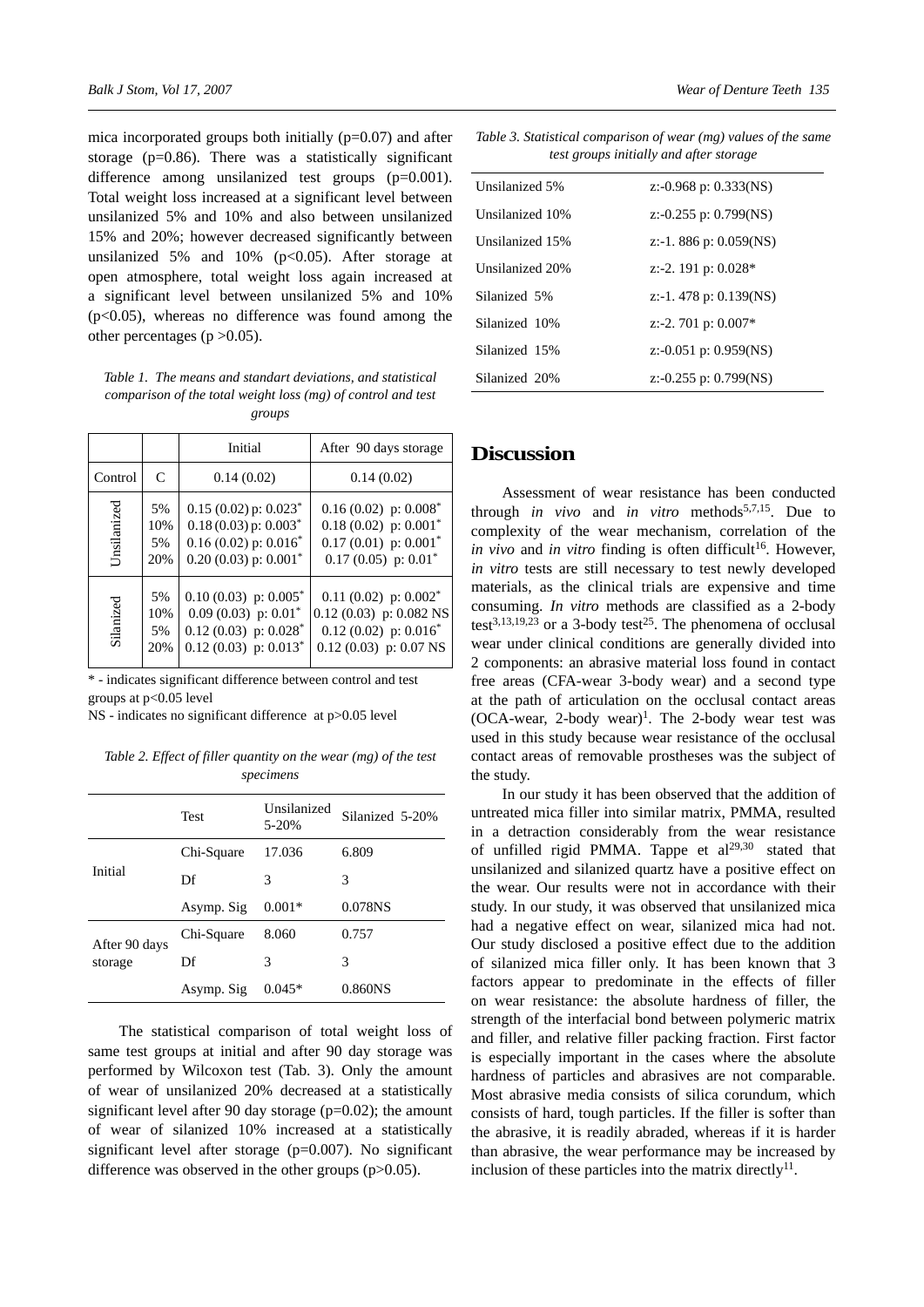In this study, the decrease in wear resistance with mica loading may be attributed to the existence of the mica particles, which are softer than the  $Al_2O_3$  abrasive in polymer matrix. It is then quite reasonable to expect further loss in wear resistance by an increase in mica loading for PMMA matrix. It is also clear from the results that silanization of mica surfaces overcome this drawback significantly *via* improving interfacial bonding, which makes the dislodgement of particles from the matrix difficult. Adequate adhesion of the fillers to the polymer matrix is one of the important variables for the strength of the composite<sup>2</sup>.

When fillers are added to plastics, the bonding between them is very crucial. If the filler is silanized, the inter-bonding is stronger and more water-resistant, which in turn favours the mechanical properties of the material<sup>2,26,27</sup>. The results of our study also support these findings. In our investigation, the specimens with silanized mica fillers displayed a significantly less wear compared with unsilanized specimens. In addition, the silanization of mica decreases the mica ratio in the composite *via* improving the wear resistance.

The incorporation of silanized mica higher than 5% did not decrease the wear significantly. Within these groups, the wear resistance increased up to 5% silanization and then almost level off. Moreover, since higher loading causes certain coloration, it seems to be useful to concentrate mainly around the composition loaded with 5% silanized mica. Similarly, quartz unsilanized and silanized average particle diameter of 15μ were added to artificial teeth made up of PMMA resin in different percentages of weight, and it was reported that as the proportion of quartz increased, the wear decreased. Addition of 15% quartz at maximum was recommended $29,30$ .

For a polymeric composite material, performance tests after aging are designed mainly in 2 different groups - the final performance of the sample after subjecting the material to: (a) specific conditions in which they are stored (shelf life), and (b) specific conditions that are simulated to environment in which it actively works. Possible degrading effect of both moisture and oxygen in open atmosphere on silane filler surface bonding *via* creating competitive hydrogen bonding sites, and on PMMA matrix *via* oxidative reactions, respectively, then resulting in loss of composite strength, was also investigated by repeating the wear tests with the samples waited at open atmosphere for a long time. Results given in table 3 show that the composites did not exhibit any difference in their wear strength, indicating a high moisture and oxygen resistance.

In general, measurements of the mica incorporated specimens after 90 days storage showed no difference in terms of wear. However, it is very interesting to note a minimum abrasion after 90 days in the group with 10% silanized mica, although initially remarkable increase in the wear was observed. In addition to this, the storage of the specimens that were reinforced with in a dry environment

for 90 days did not create a negative effect in general. The results of this study suggest that mica filler incorporated in denture teeth PMMA resin has relatively good stability against open atmosphere.

#### **Conclusion**

In conclusion, the silanized mica fillers in denture teeth PMMA resin enhanced wear resistance. The 5% silanized mica was found to give the best wear resistance result. There appeared to be a specific limit of mica fillers concentration above which the level of enhancement was reduced and resulted in undesirable coloration. In addition, unsilanized mica fillers actually reversed effect and weakened the resin.

**Acknowledgement**: We thank Prof. Selim Küsefoğlu from Boğaziçi University, Department of Chemistry for his support.

## **References**

- 1. *Abe Y, et al*. An in vitro wear study of posterior denture tooth materials on human enamel. *J Oral Rehabil*, 2001; 28:407- 412.
- 2. *Beech DE, Brown D*. The role of the filler matrix interface in composite restorative materials based on poly(methylmethac rylate). *Br Dent J*, 1972; 133:297-300.
- 3. *Burgoyne AR, Nicholls JI, Brudvik JS*. In vitro two body wear of inlay onlay composite resin restoratives materials. *J Prosthet Dent*, 1991; 65:206-214.
- 4. *Coffey JP, Goodking VJ, DeLong R, et al*. In vitro study of the wear charactetistics of natural and artificial teeth. *J Prosthet Dent*, 1985; 54:273-280.
- 5. *Condon JR, Ferracane JL*. Evaluation of composite wear with a new multi-mode oral wear stimulator. *Dent Mater*, 1996; 12:218-226.
- 6. *Craig RG*. Prosthetic applications of polymers. Restotative Dental Materials. 10<sup>th</sup> ed. St. Louis: Mosby, 1996; pp 500-551.
- 7. *de Gee AJ, Pallav P*. Occlusal wear simulation with the ACTA wear machine. *J Dent*, 1994; 22(Suppl. 1):21-27.
- 8. DIN 53516. Testing of rubber elastomers determination of abrasion resistance. Deutsches Institut für Normung, 1977.
- 9. *Douglas WH, De Long R, Pintato MR, et al*. Wear rates of artificial denture teeth opposed by natural dentition. *J Clin Dent*, 1993; 4:43-47.
- 10. *Ekfeld A, Oilo G*. Wear mechanism of resin and porcelain teeth. *Acta Odontol Scand*, 1989; 47:391-399.
- 11. *Ferrigno TH*. Principles of filler selection and use. In: *Katz HS, Milewski JV* (ed). Handbook of Fillers for Plastics. New York: Von Nostrand Reinhold Company Inc, 1978; pp 43.
- 12. *Hirano S, May KB, Wagner WC, et al*. In vitro wear of resin denture teeth. *J Prosthet Dent*, 1998; 79:152-155.